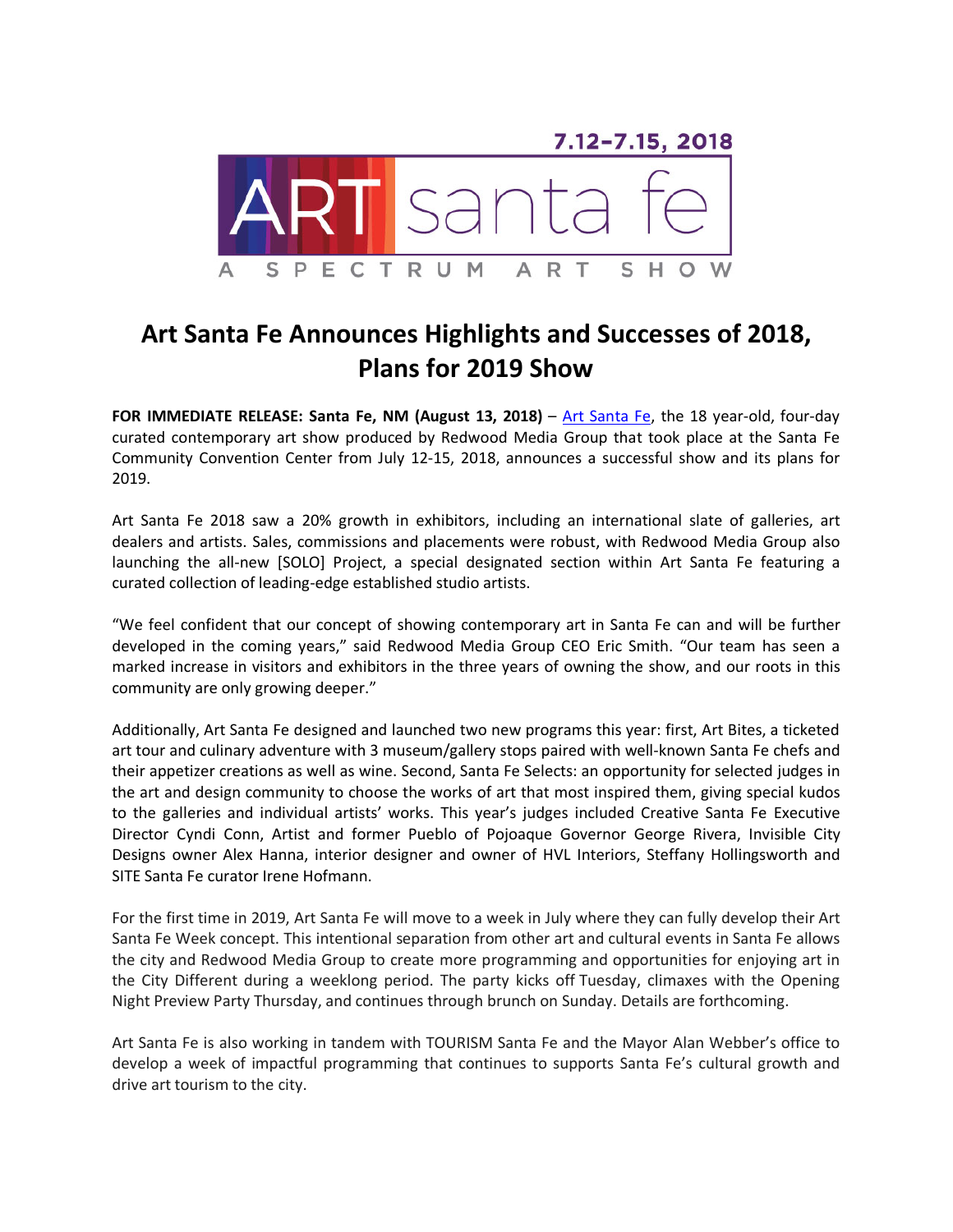A link to images and videos of Art Santa Fe can be found here: <https://www.flickr.com/photos/artexpo/albums/72157669074227007/page1>







**FOR MEDIA INQUIRIES AND IMAGES:** Jennifer Hobson-Hinsley 505 603 8643 [Jennifer@jlhmedia.com](mailto:Jennifer@jlhmedia.com)



## **About Art Santa Fe**

Art Santa Fe is an annual four-day gathering of exceptional artists and galleries from around the world, exploring world-class modern and contemporary art in Santa Fe, the third largest art market in the United States. The curated contemporary art show provides a unique opportunity for exhibitors and attendees alike to honor the region's deeply rooted cultural traditions while launching into the future

###